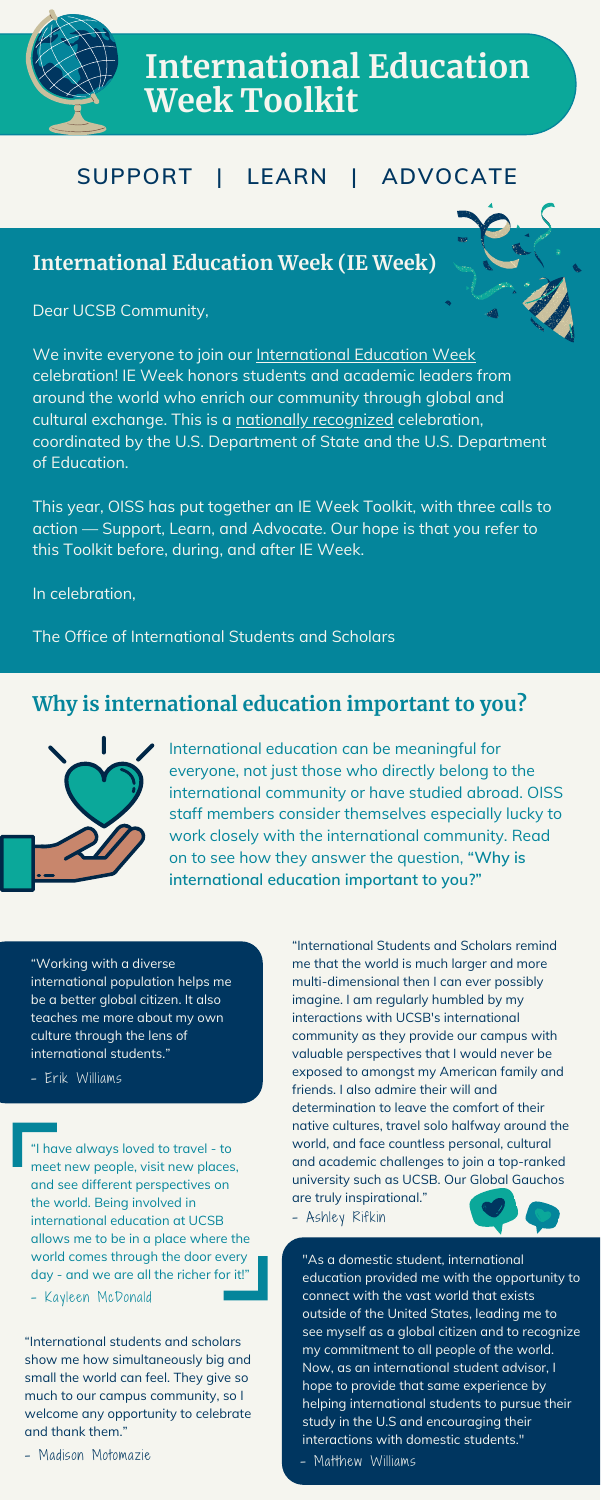"Many international students can feel misunderstood or marginalized and never fully welcomed into the campus, which is why we have a responsibility as staff and educators to create inclusive spaces for them. These brave students add so much to our campus by sharing their diverse cultures, learning styles, personalities and achievements. The international experience includes the challenges that domestic students face, along with additional layers of difficulty, stress, and complexity. This is why we need to develop services specifically for them, and go out of our way to consider and include them."

> Show your IE Week support with the Zoom [backgrounds](https://ucsb.box.com/s/ai13ae1p2c4vxhsctuicar83cs9sitmv) we created. Download the backgrounds, then open a zoom meeting. Click on the carat next to "Start Video" at the bottom of the screen. Then select "Choose Virtual Background" and hit the "+" sign to upload an image. Select the IE Week background you just downloaded and voila!



- Trevor Brandt

**Support**

#### **Attend events**

Get involved in **IE Week [events](https://oiss.ucsb.edu/programs/international-education-week)**! We are teaming up with various UCSB departments to host or promote an array of cultural and educational events throughout the week.







Names are often intrinsic to our identity, so it's important that we do our best to use the correct pronunciation. By using a "hear my name" tool, you can proactively share your name pronunciation anywhere your name appears (think email signature, social media, [LinkedIn,](https://www.name-coach.com/namebadge) etc.). You can create your personal name badge on Name Coach for free.





The official IE Week website also has downloadable Zoom [backgrounds,](https://ucsb.box.com/s/ai13ae1p2c4vxhsctuicar83cs9sitmv) which are linked within our Box folder. Send a screenshot of yourself using our Zoom background to Madison Motomazie ([mmotomazie@ucsb.edu](mailto:mmotomazie@ucsb.edu)) so we can share your show of support on social media!

#### **Share your spoken languages**

If you are multilingual, indicate th[is](https://oiss.ucsb.edu/programs/international-education-week) in your email signature or on your departmental website's people directory. This lets others know you're able to communicate with them in a language that may feel comfortable, nostalgic, or useful (for practice) to them.

### **Share your name pronunciation**

"My own daughters came to UCSB as international students, so I have seen first-hand how valuable it is to experience and appreciate cultures from around the world. By opening our doors to international students and scholars, we welcome their cultures, intellect, unique perspectives, and experiences to our campus. These contributions move us all toward a truly globalized academic institution. International education expands our entire community's world view; for that, I wholeheartedly thank the international students and scholars who graciously bring the world to UCSB. "

WANN

- Simran Singh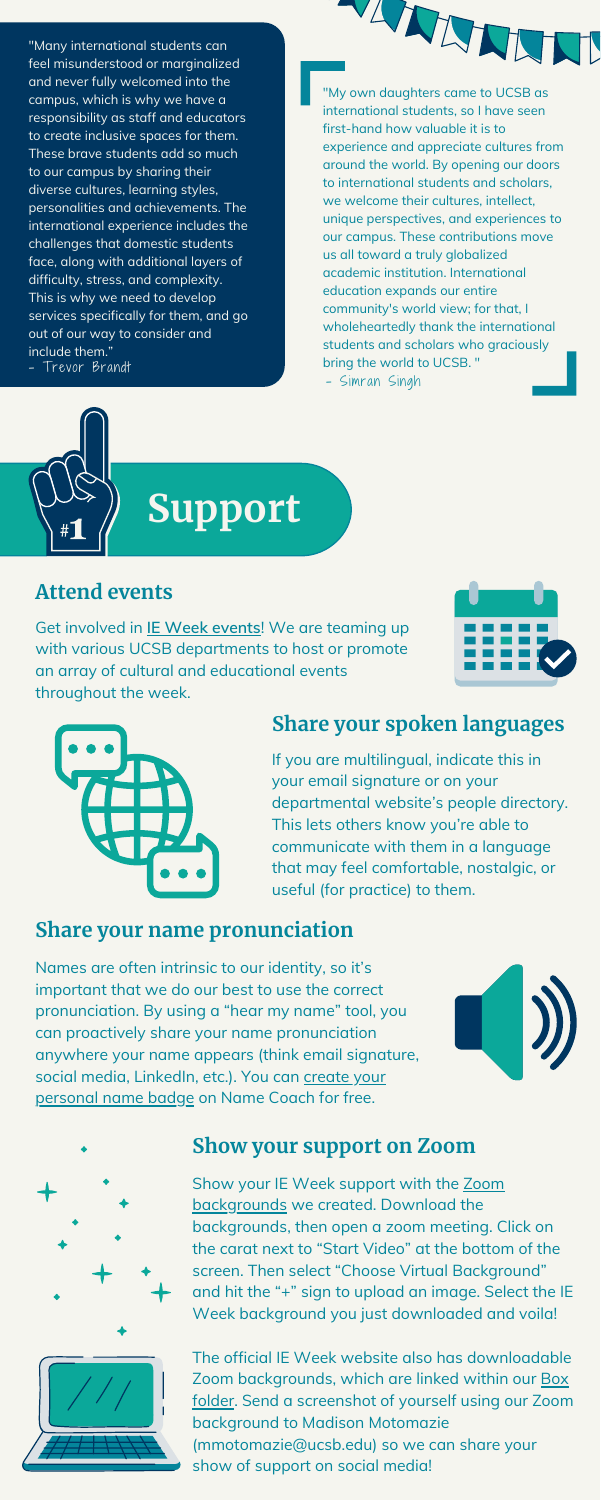Set some time aside to learn about the life of a UCSB international student or scholar. Members of the [International](https://oiss.ucsb.edu/programs/international-student-advisory-board) Student Advisory Board share their unique experiences on their blog, [International](http://internationalvistas.blogspot.com/) Vistas. One of the most recent testimonials is titled, "How Self-perception of One's English Skills Influence Interaction with Domestic Students," by Daniele Fukushima. Don't forget to hit the "subscribe" button so that you never miss a new post!

To learn more about the amazing things international students and scholars are doing across the country, check out these [profiles](https://www.nafsa.org/policy-and-advocacy/what-we-stand-for/meet-international-students).

### **What is the international experience like?**

#### **Understand the issues**

NAFSA: Association of [International](https://www.nafsa.org/policy-and-advocacy/what-we-stand-for) Educators is the leading professional organization in the international community. The Policy and [Advocacy](https://www.nafsa.org/policy-and-advocacy/policy-resources) section of their website contains informative Policy [Trends](https://www.nafsa.org/policy-and-advocacy/policy-resources/policy-trends-and-data) and Data and [Reports.](https://www.nafsa.org/policy-and-advocacy/policy-resources/policy-reports) These resources will show you the facts about international issues.

#### **Show your support on Facebook**

Decorate your Facebook photo with an IE Week frame. Log into your Facebook account and go to your profile. Click the small camera icon on your profile photo then select, "Add Frame." Under "Choose a Frame," type, "International Education Week" into the search bar. The frames uploaded by "Exchange Programs - U.S. Department of State," titled, "2020 International Education Week (V1)" and "2020 International Education Week (V2)" are this year's frames. After selecting the frame, you can set the amount of time you would like the frame to stay on your photo.

Send a screenshot of yourself using the Facebook Frame to Madison Motomazie ([mmotomazie@ucsb.edu\)](mailto:mmotomazie@ucsb.edu) so we can share your show of support on social media!







#### **Did you know...**



[Source:](https://www.nafsa.org/policy-and-advocacy/policy-resources/policy-reports) [International](https://www.nafsa.org/sites/default/files/media/document/infographic-econ-value.pdf) Students Contribute to Our Economy and American Innovation

#### "Foreign students and their families contributed



# \$ 38.7 billion & 415,996 jobs

to the U.S. economy during the 2018-2019 academic year, making international education the

# fifth largest

U.S. services export."

[Source:](https://www.nafsa.org/policy-and-advocacy/policy-resources/policy-reports) Talking Points: [Defending](https://www.nafsa.org/policy-and-advocacy/what-we-stand-for/talking-points-defending-f-1-optional-practical-training) F-1 Optional Practical Training

While international students' economic and innovative contributions are vast, they also bring **immeasurable academic and cultural value** to our campus and local community.